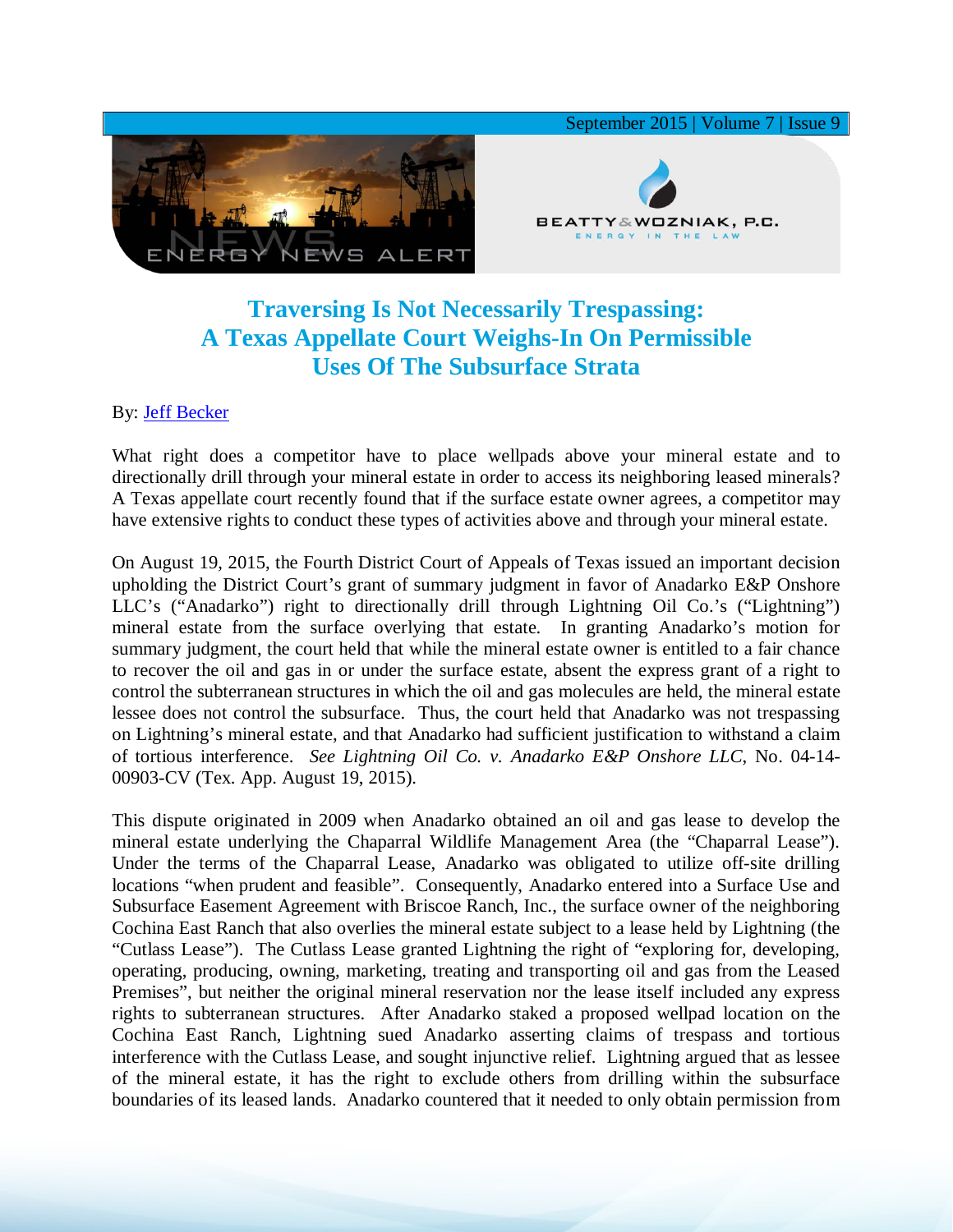Briscoe Ranch, Inc., the owner of the surface estate overlying Lightning's mineral estate, to place the well pads and commence drilling.

The trial court initially heard evidence in support of Lightning's request for a temporary injunction, but denied that request finding that Lightning failed to prove it would suffer a probable, imminent, and irreparable injury from Anadarko's drilling activity. The denial of the temporary injunction was upheld on appeal on October 29, 2014. *See Lightning Oil Co. v. Anadarko E&P Onshore LLC*, No. 04-14-00152-CV (Tex. App. October 29, 2014).

Lightning's case then advanced at the trial court, and both parties filed motions for summary judgment. The trial court ultimately granted Anadarko's summary judgment motion and Lightning appealed. The Texas Court of Appeals first considered Lightning's claim that Anadarko's actions constituted unauthorized entry upon its property thereby satisfying the legal standard for trespass. The court reviewed long-standing Texas precedent and rejected Lightning's argument that ownership of the minerals *in* the ground also confers ownership rights regarding the minerals *and* the ground. Absent an express provision in an oil and gas lease granting the mineral lessee rights to control subterranean structures, the court found that the surface owner retains control of the earth below the surface estate. Because Anadarko had the permission of the owner of the Cochina East Ranch to place well pads on the surface and to directionally drill through Lightning's minerals and into the minerals subject to the Chaparral Lease, Lightning had no legal right under Texas law to exclude Anadarko from conducting those drilling activities. Without the legal right to exclude Anadarko from the subsurface, Lightning's case lacked an essential element of a claim of trespass, and the court upheld the trial court's grant of Anadarko's motion for summary judgment on this issue.

The appellate court also upheld the grant of Anadarko's summary judgment motion on Lightning's claim that Anadarko's actions constituted tortious interference with the Cutlass Lease. There are four elements to a successful claim of tortious interference under Texas law: (1) that a contract subject to interference exists; (2) that the alleged act of interference was willful and intentional; (3) that the willful and intentional act proximately caused damage; and (4) that actual damage or loss occurred. Anadarko argued that Lightning failed to carry its burden of proof that its actions proximately caused actual damage. Anadarko also argued the applicability of the "justification" affirmative defense to tortious interference. To establish the justification affirmative defense, a party need only show that its actions were based on the exercise of either its own legal rights, or a good-faith claim to a colorable legal right. The court agreed with Anadarko and found that in the Surface Use and Subsurface Easement Agreement Briscoe Ranch Inc. granted Anadarko permission to place wellpads on the surface overlying the Cutlass Lease mineral estate and to directionally drill through the earth within the boundaries of the Cutlass Lease to reach Anadarko's leased minerals. Thus, by acting within its own legal rights expressly set forth in the Surface Use and Subsurface Easement Agreement, the court found that Anadarko established the justification affirmative defense as a matter of law.

This case offers a cautionary tale regarding the breadth of surface estate rights in and to the subsurface strata despite the severance of the mineral estate. Clearly, the case's conclusions warrant careful review and drafting of oil and gas leases to determine whether the rights to control subsurface activities proximate to the leased estate (and to exclude others) has been